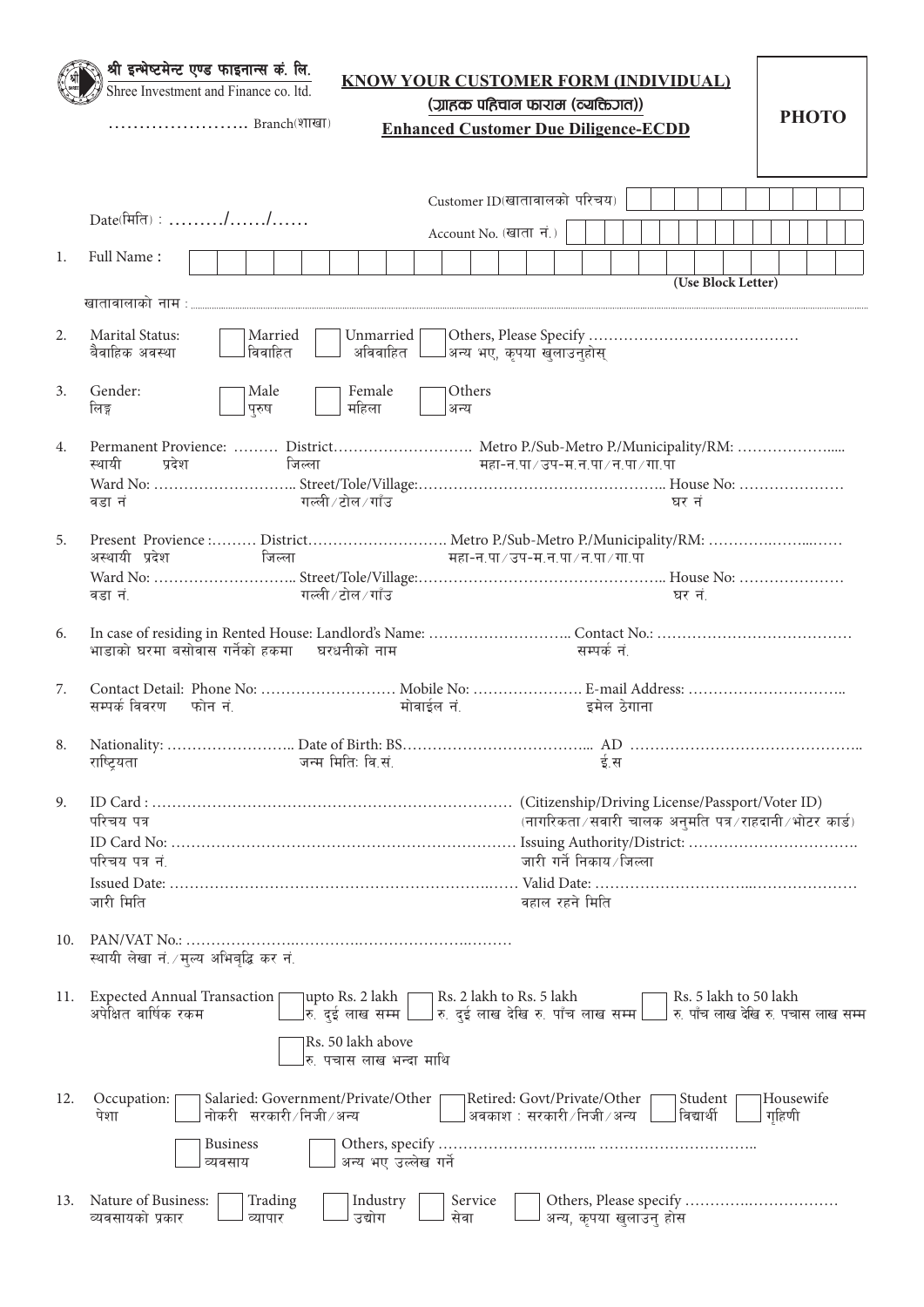14. Name, Designation and Address of office currently working/which you own: हाल कार्यरत संस्थाको नाम, पद, ठेगाना /आफनै संस्थाको विवरण

| S.N.<br>क.स                                                                                                                                               | Name of Organization<br>संस्थाको नाम                                                                                  | Address<br>ठेगाना |  | Designation<br>पद | Estimated Annual Income/<br>Remuneration<br>अनुमानित वार्षिक आम्दानी/पारिश्रमिक (ने.रु) |
|-----------------------------------------------------------------------------------------------------------------------------------------------------------|-----------------------------------------------------------------------------------------------------------------------|-------------------|--|-------------------|-----------------------------------------------------------------------------------------|
| 1.                                                                                                                                                        |                                                                                                                       |                   |  |                   |                                                                                         |
| 2.                                                                                                                                                        |                                                                                                                       |                   |  |                   |                                                                                         |
| 3.                                                                                                                                                        |                                                                                                                       |                   |  |                   |                                                                                         |
| 4.<br>Other Income sources<br>(अन्य आम्दानीका स्रोत)                                                                                                      |                                                                                                                       |                   |  |                   |                                                                                         |
| 15.                                                                                                                                                       | Buddhist<br>Muslim<br>Religion:<br>Hindu<br>Christian<br>बौद्ध<br>हिन्द<br>ईसाई<br>मुस्लिम<br>अन्य भए खुलाउने<br>धर्म |                   |  |                   |                                                                                         |
| A/c with other Bank/Financial Institution:<br>16.<br>No.<br>भए, बैक⁄वित्तीय संस्थाको नाम, शाखा<br>नभएको<br>अन्य बैंक⁄वित्तीय संस्थामा खाता भए⁄नभएको घोषणा |                                                                                                                       |                   |  |                   |                                                                                         |
| क.स.                                                                                                                                                      | बैंक⁄वित्तीय संस्थाको नाम                                                                                             |                   |  | खाताको किसिम      | खाता नम्वर                                                                              |
|                                                                                                                                                           |                                                                                                                       |                   |  |                   |                                                                                         |
|                                                                                                                                                           |                                                                                                                       |                   |  |                   |                                                                                         |
|                                                                                                                                                           |                                                                                                                       |                   |  |                   |                                                                                         |

## 17. Family Details / पारिवारीक विवरण

| ${\bf SN}$     | Relation                 | <b>Full Name</b> | Citizenship card No. |
|----------------|--------------------------|------------------|----------------------|
| क.स            | नाता                     | पुरा नाम         | नागरिकता नम्बर       |
| $\mathbf{1}$   | Spouse श्रीमान् /श्रीमती |                  |                      |
| $\overline{2}$ | Father बाबु              |                  |                      |
| $\overline{3}$ | Mother आमा               |                  |                      |
| $\overline{4}$ | Grandfather बाजे         |                  |                      |
| 5              | GrandMother बज्यै        |                  |                      |
| 6              | Son छोरा                 | 1.               |                      |
|                |                          | 2.               |                      |
|                |                          | 3.               |                      |
| 7              | Daughter छोरी            | 1.               |                      |
|                |                          | 2.               |                      |
|                |                          | 3.               |                      |
| $8\,$          | Daughter-in-Law बुहारी   |                  |                      |
| 9              | Father-in-Law सुसरा      |                  |                      |
| 10             | Mother-in law सास्       |                  |                      |

## 18. Proof of Identification/ परिचय पत्रको प्रमाण

|     | 1. Self attasted and Original verified copy of Citizenship Certificate [ ] |                                                                                                 |  |
|-----|----------------------------------------------------------------------------|-------------------------------------------------------------------------------------------------|--|
|     | 2. Self attested and Original verified copy of Passport (as applicable)[   |                                                                                                 |  |
|     | Additional Identification documents<br>3.                                  |                                                                                                 |  |
|     |                                                                            | For Government Employee<br>a.                                                                   |  |
|     |                                                                            | Copy of valid photo identity card issued by government institution [                            |  |
|     |                                                                            | For other Employee<br>b.                                                                        |  |
|     |                                                                            | Copy of valid photo identity card issued by employer                                            |  |
|     | 4.                                                                         | Copy of PAN Certificate                                                                         |  |
| 19. |                                                                            | Proof of Current Address Verification Document (Any one) / वर्तमान ठेगाना प्रमाणित गर्ने कागजात |  |
|     |                                                                            | Recently Paid Electricity bill<br>Recently paid water bill                                      |  |
|     |                                                                            | Land ownership certificate<br>Recently paid telephone bill                                      |  |
|     |                                                                            | Address Verified by FI's Official                                                               |  |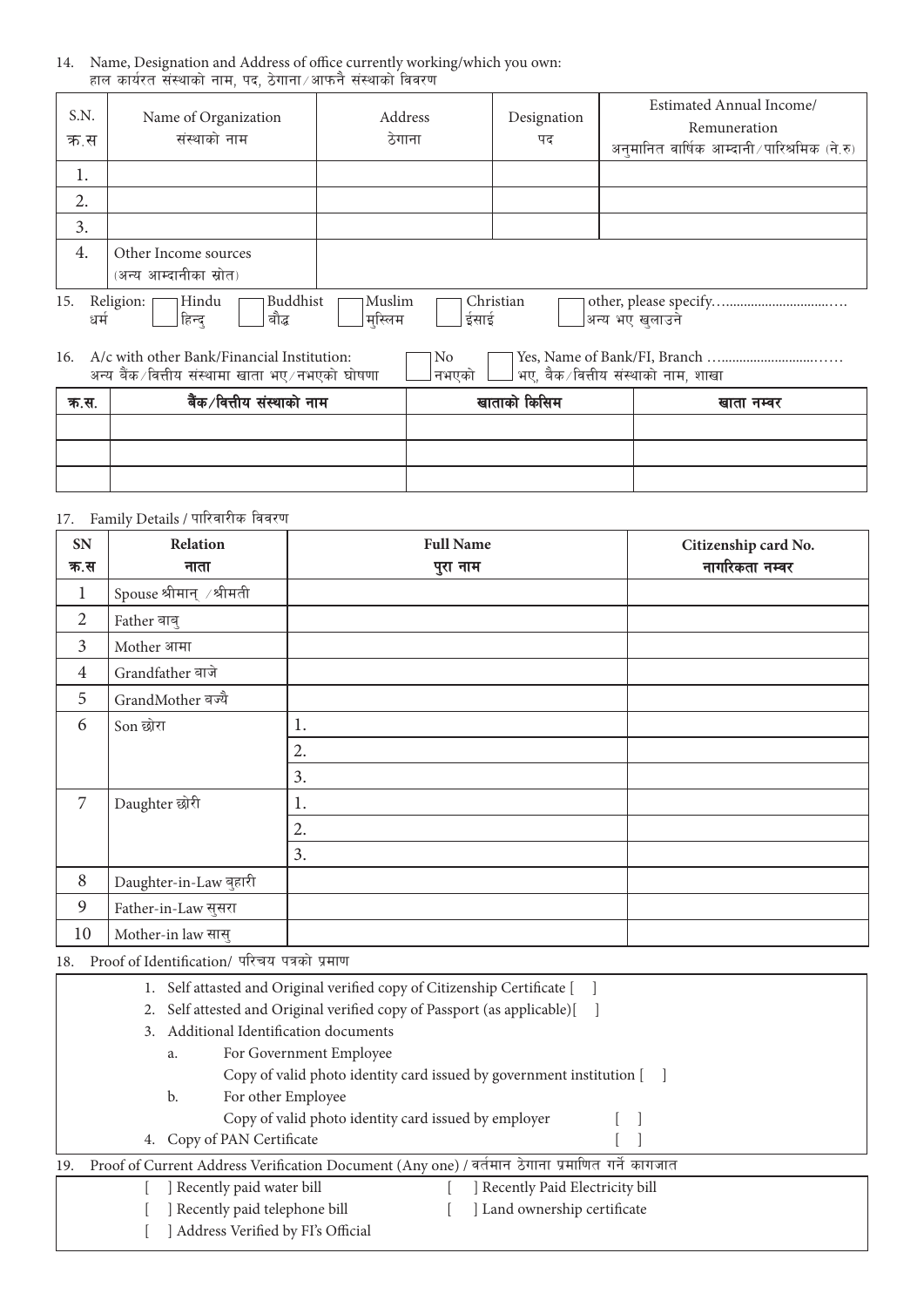| 20. | निकटतम व्यक्तिको विवरण ⁄ नाम                                                                                                                     | नाता                                                                                                  |
|-----|--------------------------------------------------------------------------------------------------------------------------------------------------|-------------------------------------------------------------------------------------------------------|
|     | ठेगाना                                                                                                                                           | सम्पर्क नं.                                                                                           |
| 21. | Are you or any of your family members politically exposed person?<br>No<br>तपाई वा तपाईको परिवारको सदस्य राजनीतिमा आवद्ध रहेको नरहेको?<br>नरहेको | <b>Yes</b><br>रहेको                                                                                   |
| 22. | Do you have beneficial owner?<br>No<br>छेन<br>के तपाईको हितग्राही हुनुहुन्छ?<br>छ, कृपया नाम र नाता खुलाउन्होस्                                  |                                                                                                       |
| 23. | Declaration of Convicted/Non convicted For Any Crime in Past:<br>N <sub>o</sub><br>विगतमा कुनै अपराधमा दण्डित भए नभएको घोषणा<br>नरहेको           | Yes, Please Specify.<br>रहेको, कृपया खुलाउनुस                                                         |
| 24. | Do you hold residential permit of foreign country?<br>No<br>छैन<br>के तपाईसंग विदेशमा बसोवास गर्ने अनुमति छ?                                     | Yes, Please specify the following details<br>छ, कृपया निम्न विवरण उपलब्ध गराउन्  होस                  |
|     | Permanent Resident<br>Citizen<br>नागरिक<br>स्थायी निवासी                                                                                         | Resident (Staying for 180 days or more in a year)<br>बसोवास गरेको (एक वर्षमा १८० दिन वा सो भन्दा बढी) |
| 25. | ग्राहकको घर/ठाँउको नक्शा<br>नजिकको सीमाचिन्ह                                                                                                     |                                                                                                       |
|     |                                                                                                                                                  | N                                                                                                     |

## **Declaration घोषणा**

यस फारममा दिएको सूचना तथा त्यस वित्तीय संस्थालाई उपलब्ध गराएका कागजातहरु सहि र दुरुस्त छन् भनी म प्रमाणित गर्दछु । यस खातामा भएका सम्पूर्ण कारोवार बैधानिक स्रोतहरुका हुन् । यदि उपलब्ध गराएका सूचना तथा कागजात भठुठो ठहरेमा म कानुन बमोजिम सहुँला, बुभ्गैँला । I hereby declare that the information provided by me/us in this form and documents provided to the Finance Company are true and correct. All transaction in this account are from legitimate souce. If found otherwise, I shall bear the consequences thereof.

> Thumb Print of Account Holder खातावालको औठाछाप



| Signature of Account Holder |
|-----------------------------|
| खातावालाको सही              |

Date ldltM ..........................................